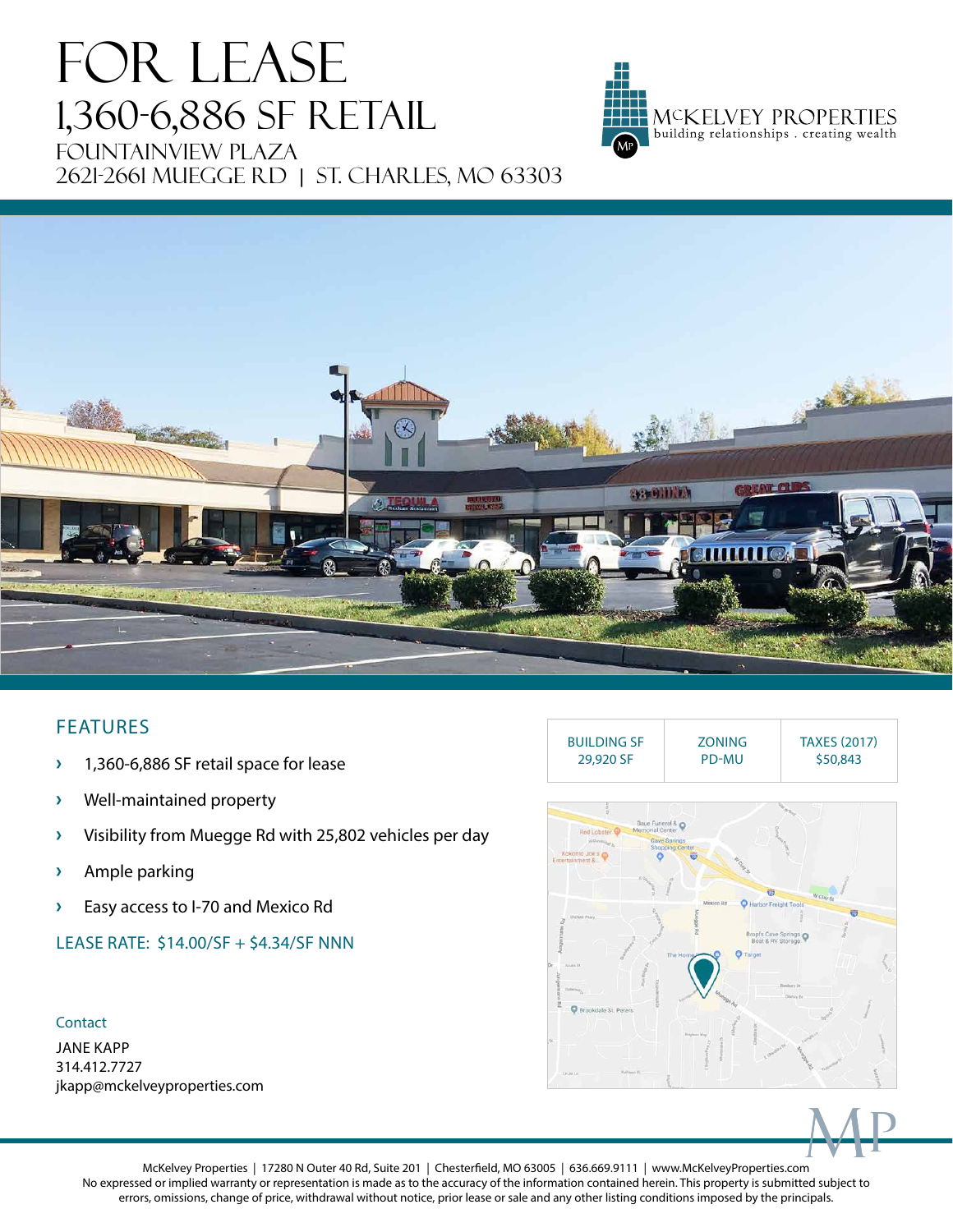# FOR LEASE 1,360-6,886 SF RETAIL Fountainview PLaza 2621-2661 MUEGGE RD | ST. CHARLES, MO 63303



## SITE PLAN



| <b>SUITE</b> | <b>TFNANT</b>                | <b>SF</b> |
|--------------|------------------------------|-----------|
| 2621         | Available                    | 1,791 SF  |
| 2623-25      | I Heart Nails                | 2,856 SF  |
| 2627         | Available                    | 1,428 SF  |
| 2629         | Available                    | 1,428 SF  |
| 2631         | Available                    | 1,428 SF  |
| 2633         | Available                    | 2,602 SF  |
| 2641         | TA Tequila                   | 4,690 SF  |
| 2645         | <b>Boulevard Dental Care</b> | 2,208 SF  |
| 2647         | Available                    | 1,360 SF  |
| 2649         | 88 China                     | 1,360 SF  |
| 2651         | <b>Great Clips</b>           | 1,360 SF  |
| 2653-61      | US Renal Care                | 7.231 SF  |





### Contact

JANE KAPP 314.412.7727 jkapp@mckelveyproperties.com



McKelvey Properties | 17280 N Outer 40 Rd, Suite 201 | Chesterfield, MO 63005 | 636.669.9111 | www.McKelveyProperties.com No expressed or implied warranty or representation is made as to the accuracy of the information contained herein. This property is submitted subject to errors, omissions, change of price, withdrawal without notice, prior lease or sale and any other listing conditions imposed by the principals.